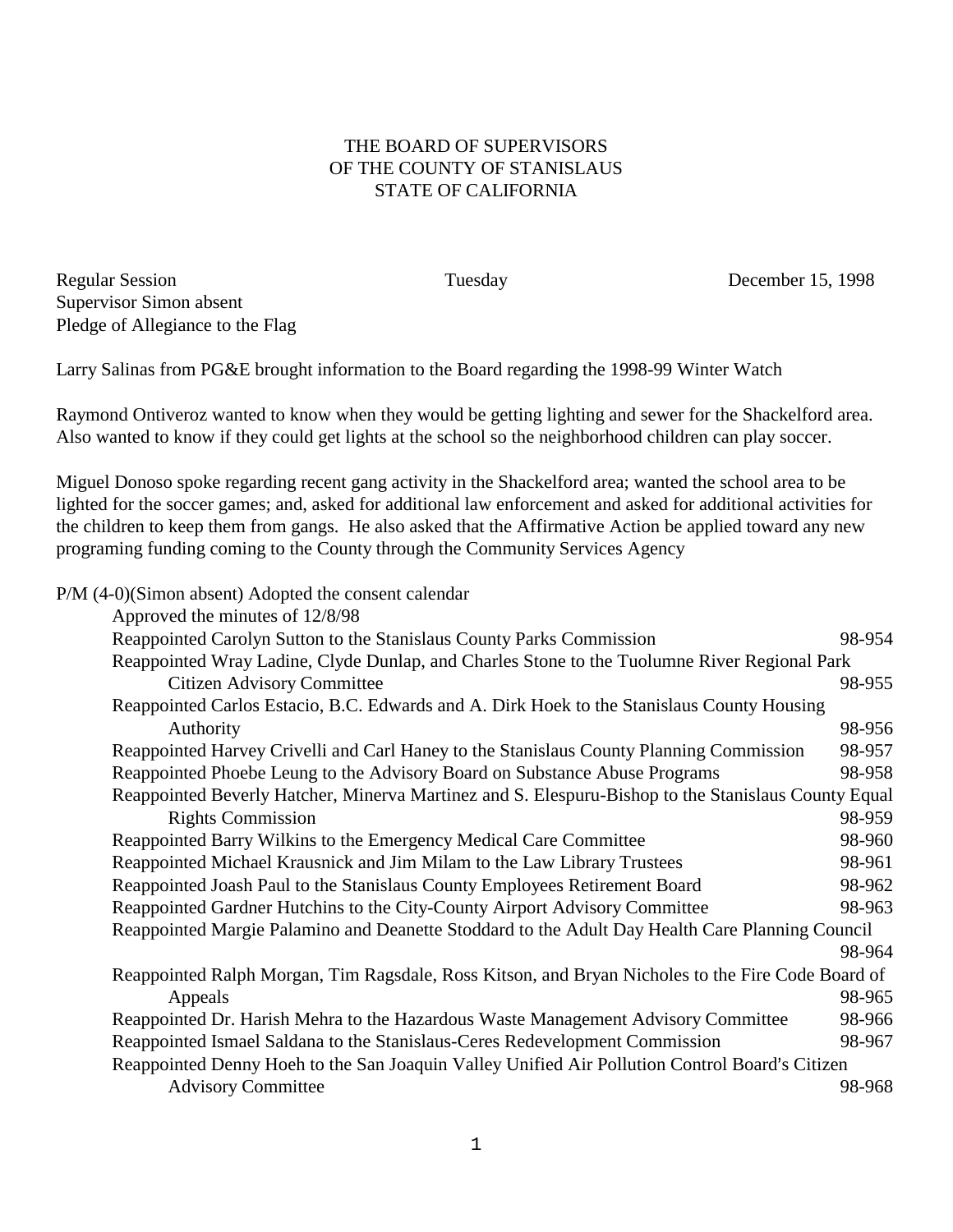| Reappointed Frank Combs to the Turlock Mosquito Abatement District                                    | 98-969 |
|-------------------------------------------------------------------------------------------------------|--------|
| Appointed Ronald West to the Stanislaus County Parks Commission                                       | 98-970 |
| Amended the terms of the Riverdale Park Tract Community Services Board of Directors                   | 98-971 |
| Accepted the resignation of James W. Bosworth from the Mental Health Board                            | 98-972 |
| Commended Beverly Finley, Health Services Agency Managing Director upon receiving the California      |        |
| Hospital Association award                                                                            | 98-973 |
| Approved the Local Law Enforcement Advisory Group's recommendation to utilize the Bureau of           |        |
| Justice Assistance 1998 Local Law Enforcement Block Grant Program funding to: complete the            |        |
| Sheriff's Remote System; provided technological support needed to equip an Economic Crime             |        |
| Investigation Unit in the Sheriff's Department; acquire body armor for Sheriff's Operations           |        |
| Division personnel; provide additional financial support to the Probation and the Juvenile Court      |        |
| for procuring computers and related equipment, hardware, software and programing system;              |        |
| provide for overtime for necessary support personnel in Juvenile Court for the purpose of             |        |
| increasing scope of client services; directed the Auditor-Controller to prepare the necessary         |        |
| financial transactions to establish a new interest bearing trust fund for deposit of the \$364,531 to |        |
| be received under the Bureau of Justice Assistant Grant; approved the transfer from                   |        |
| Appropriations for Contingencies in the amount of \$40,504 to cover the required County General       |        |
| Fund Match; and directed the Auditor-Controller to increase the Sheriff's Department Operations       |        |
| Legal Budget Unit and Probation Department Appropriations and Revenues                                | 98-974 |
| Approved an agreement with Doctors Medical Center (DMC) to provide an Eligibility Worker at DMC       |        |
| and authorized the Director of CSA, or his Assistant Director Designee, to sign the agreement         |        |
| and any amendments not to exceed the original contract amount of \$48,375 - Community                 |        |
| Services Agency                                                                                       | 98-975 |
| Approved a Job Act Access and Reverse Commute Grant application with the Federal Transit              |        |
| <b>Administration - Community Services Agency</b>                                                     | 98-976 |
| Approved the CSA to amend the agreement with the Family Services Agency which extends the contract    |        |
| until 6/30/99 for the First Step-Perinatal Substance Abuse Parenting Education Services and           |        |
| authorized the Director of CSA, or his Assistant Director Designee, to sign the amended               |        |
| agreement and any additional amendments not to exceed the adjusted contract amount of \$60,000        |        |
| - Community Services Agency                                                                           | 98-977 |
| Approved the agreement with the State Department of Mental Health for the provision of Mental Health  |        |
| Services for FY 1998/99 and authorized the Mental Health Director, or his Designee, to sign the       |        |
| agreement with the State Mental Health                                                                | 98-978 |
| Approved the amendment to the agreement with Family Service Agency for the First Step Perinatal       |        |
| Treatment Program extending the term of the agreement to 6/30/99 and authorized the Mental            |        |
| Health Director, or his Designee, to sign the amendment to the agreement with Family Service          |        |
| Agency                                                                                                | 98-979 |
| Approved the change in Lien Policy to apply only to patients who declare real property ownership -    |        |
| Health Service Agency/Treasurer-Tax Collector                                                         | 98-980 |
| Authorized the Interim Chief Probation Officer to accept the Juvenile Crime and Accountability        |        |
| Challenge Grant Program from the State Board of Corrections and directed the Auditor-                 |        |
| Controller to increase Revenue and Appropriations in the Department budget by \$15,000 –              |        |
| Probation                                                                                             | 98-981 |
|                                                                                                       |        |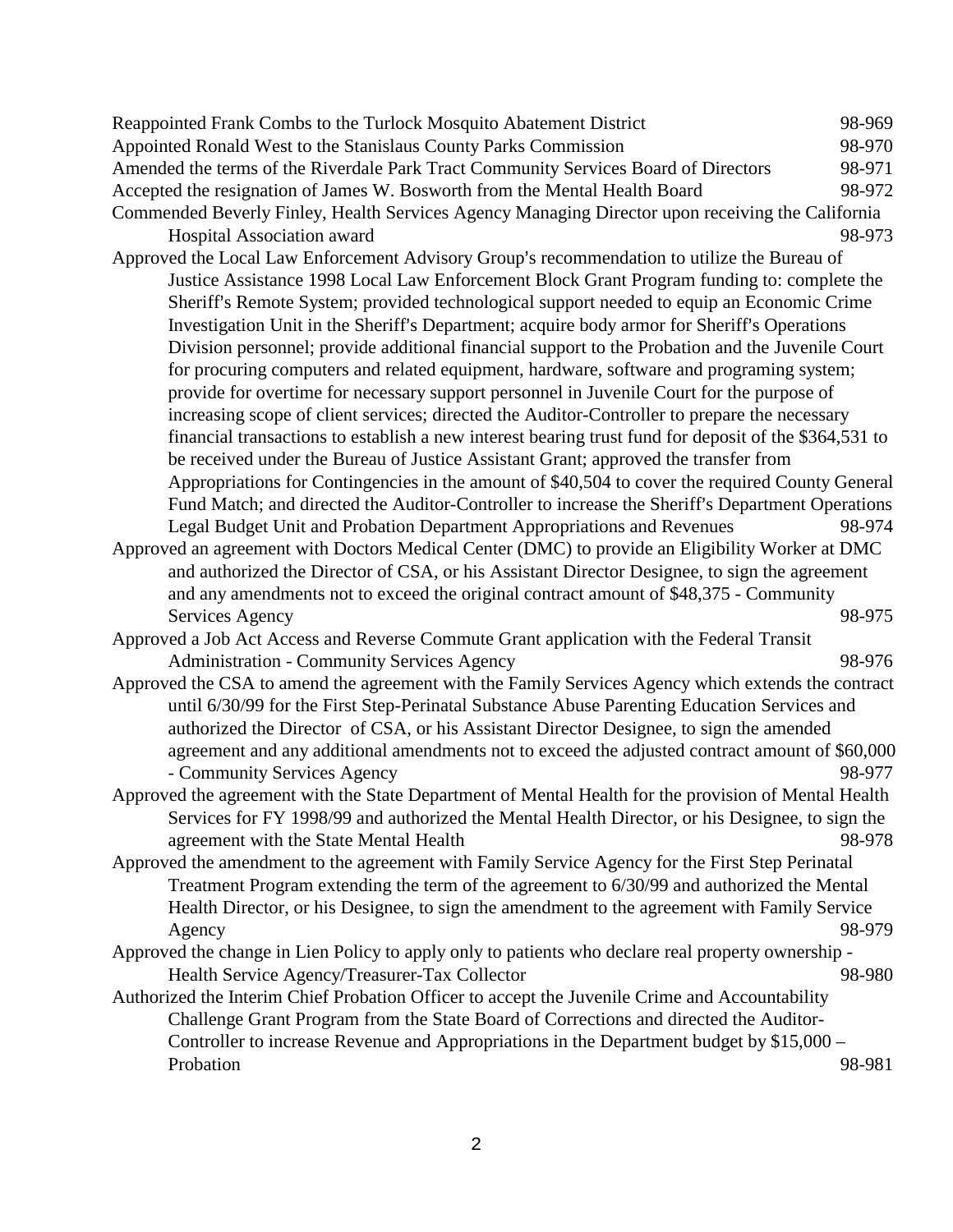- Approved the Long Term Disability Program for Department Heads and Management Employees through the CSAC-Excess Insurance Authority with Lincoln National Reassurance Company - Risk Management 98-982
- Approved the acceptance of \$269,673 Second Year Funding from the U.S. Department of Education, Grant Funds for Education, Life Skills and Employment Program (ELSE) Program for inmates; authorized the Sheriff to renew contracts with Friends Outside, Stanislaus Literacy Center and Excel Corporation; and, authorized the Sheriff's Department to contract with Stanislaus County Department of Mental Health, Alcohol and Drug Programs for Comprehensive Drug and Alcohol Treatment Services; amended the Salary and Position Allocation Resolution to add one Substance Abuse Counselor II and one Mental Health Case Manager II to Mental Health; directed the Auditor-Controller to carry forward unused funds at the end of the FY; directed the Auditor-Controller to transfer \$93,000 of Inmate Welfare Trust Funds to support the ELSE Program and transfer back unused funds to the Trust when grant ends; and, directed the Auditor-Controller to establish estimated Revenues and Appropriations - Sheriff/Mental Health 98-983
- Approved a resolution of intention to introduce an Ordinance and call for an Election concerning the election of the One-Eighth Cent Sales and Use Tax which exclusively funds County wide Library operations and services; authorized the CEO to submit a notice to the Registrar of Voters and ask that 6/8/99, be set aside to hold the County wide Election 98-984
- Approved contract CO #4 and balancing change order for the Salado Creek Improvement Project which is a decrease of \$59,741.96, for the Salado Creek Improvement Project with George Dakovich & Son, Inc., of Fresno, CA 98-985
- Approved a funding agreement for the improvement of a railroad crossing on Plainveiw Road at the Burlington Northern and Santa Fe (BNSF) Railroad and authorized the Chairman to execute the agreement 98-986
- Approved the installation of stop signs at various locations 98-987
- Approved the Final Map for North Woods after finding that the Final Map is in substantial compliance with the previously approved Tentative Map; find that Stanislaus County has adopted a Specific Plan covering the areas proposed to be included within the Final Map; find that the Final Map, together with the provisions for its design and improvement, is consistent with the Specific Plan for the area; rejected all roads, highways, avenues, alleys, ways, lanes, places, etc.; and, authorized the Final Map to be filed and recorded 98-988
- Approved the annexation of territory to the North Oaks Lighting District without an election (North Woods Annexation); Find that the territory of the North Oaks Lighting District is owned by the petitioner, and that petitioner's ownership represents 100% of the total assessed valuation of all taxable property within the territory proposed to be annexed into the said district; find that Stanislaus County C.S. 21.40.040 requires the installation of a street lighting system to serve territory; find that the territory proposed to be annexed is not within the limits of any other lighting district; find that public necessity and welfare require that the territory be annexed to the lighting district; ordered that the requirements of notice, hearing and election shall not be applicable to this proceeding pursuant to Streets and Highways Code Section 19056; ordered that the territory shall be annexed to the Lighting District of Stanislaus County; find the fact of filing of the petition was received by the Clerk of the Board on 12/9/98; ordered that pursuant to the Streets and Highway Code Section 19000, et seq., the cost of conducting and maintaining the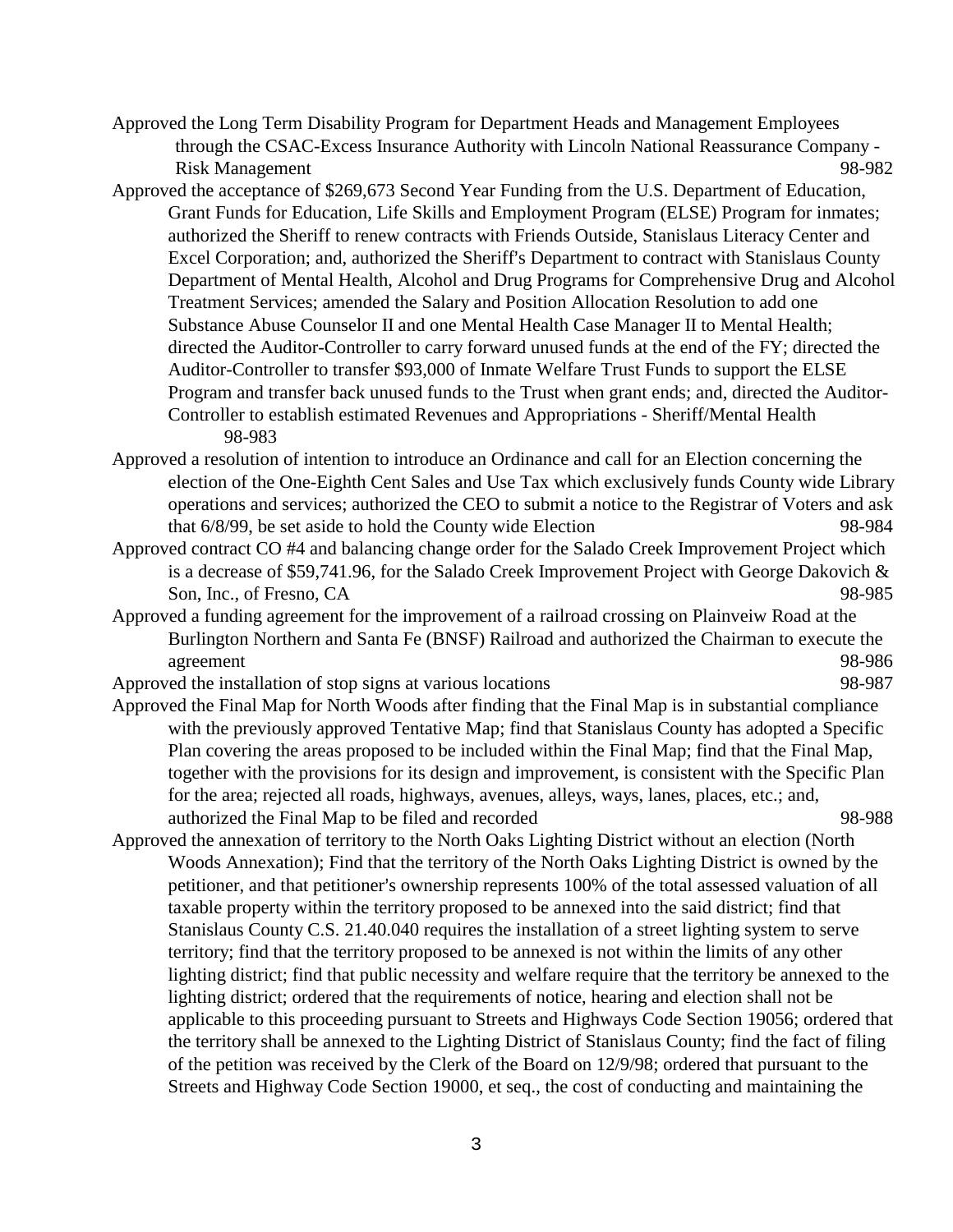lighting district shall be assessed against the individual parcels of land within the District's boundaries; directed the Clerk of the Board to send a certified copy of the resolution ordering the annexation to the Lighting District to the Department of Public Works, the offices of the Assessor, Elections, Auditor-Controller and the Clerk-Recorder; and, directed the Department of Public Works to send a certified copy of the resolution ordering the annexation to the Lighting District and all other required documents and the processing fee to the State Board of Equalization 98-989 Accepted the Annual Report of the Stanislaus County Redevelopment Agency 98-990

- Approved the 1999 Williamson Act contract applications submitted to place land under the Williamson Act contracts and all applications are consistent with the current rules governing such contracts, it is recommended that the contracts be approved and forwarded to the Recorder's Office for recording 98-991
- Approved the Tentative Map Application #98-02 for Hendrick Subdivision as approved by the Planning  $Commission on 11/19/99$  98-992

C/P (4-0)(Simon absent) Considered and approved the Legislative Platform for 1999 and approved amending the Platform per items discussed at the Board meeting 98-993 (1-63

M/C (4-0)(Simon absent) Approved the Denair Community Plan Update - Stanislaus County and RRM Design Group based upon the Initial Study and responses thereto, ordered the filing of a Mitigated Negative Declaration, approved the Mitigation Monitoring and Reporting Plan which all future development in the Plan Area must comply, and find the project to be "de minimis" for the purpose of Fish and Game Codes; find that the project is consistent with the overall goals and policies of the Stanislaus County General Plan; amended the Stanislaus General Plan by approving the proposed revisions to the Denair Community Plan portion of the General Plan; and amended the item to add Implementation Measure stating that properties designated "Low Density Residential" and located outside the boundaries of the Denair CSD, may be designated, "Low Density Residential" or "Estate Residential" on the General Plan 98-997 (1-1830)

M/P (4-0)(Simon absent) Based upon the testimony and staff report Certified the project to FEIR (including the Draft and Final document in the entirety), as completed and adequate under CEQA; find that all potential project impacts have been reduced to a level of less than significant except those involving conversion of farmland to urban use and cumulative loss of agricultural land; adopted a "Statement of Overriding Consideration" consisting of those considerations, based on evidence from the record and that discussed in the staff report and listed in report; find, based on the evidence present on the record, including the EIR, that overall the project is consistent with the Stanislaus County General Plan; approved the General Plan Amendment application #97-01 including changes to the General Plan and Community Plan Maps and a statement within the Community Plan text requiring development within the project area to be in full compliance with the mitigation monitoring and reporting plan; find that the approved Rezone Application #97-01 is consistent with the General Plan Designation; find that the project will increase activity in the area, thereby necessitating exactions and improvements on and off site; approved Rezone Application #97-01 and adopted an Ordinance C.S. 688 relating to the Rezone Application, as requested except that zoning for APNS:045-21-27 shall be R-2 and the entire area shall also include the Urban Services combing district as part of the new zoning designations; find the project to be "de minimis" for Fish and Game purposes and directed the applicant to pay the cost of the appropriate statement with the filing of the Notice of Determination; the Board states that approval is subject to and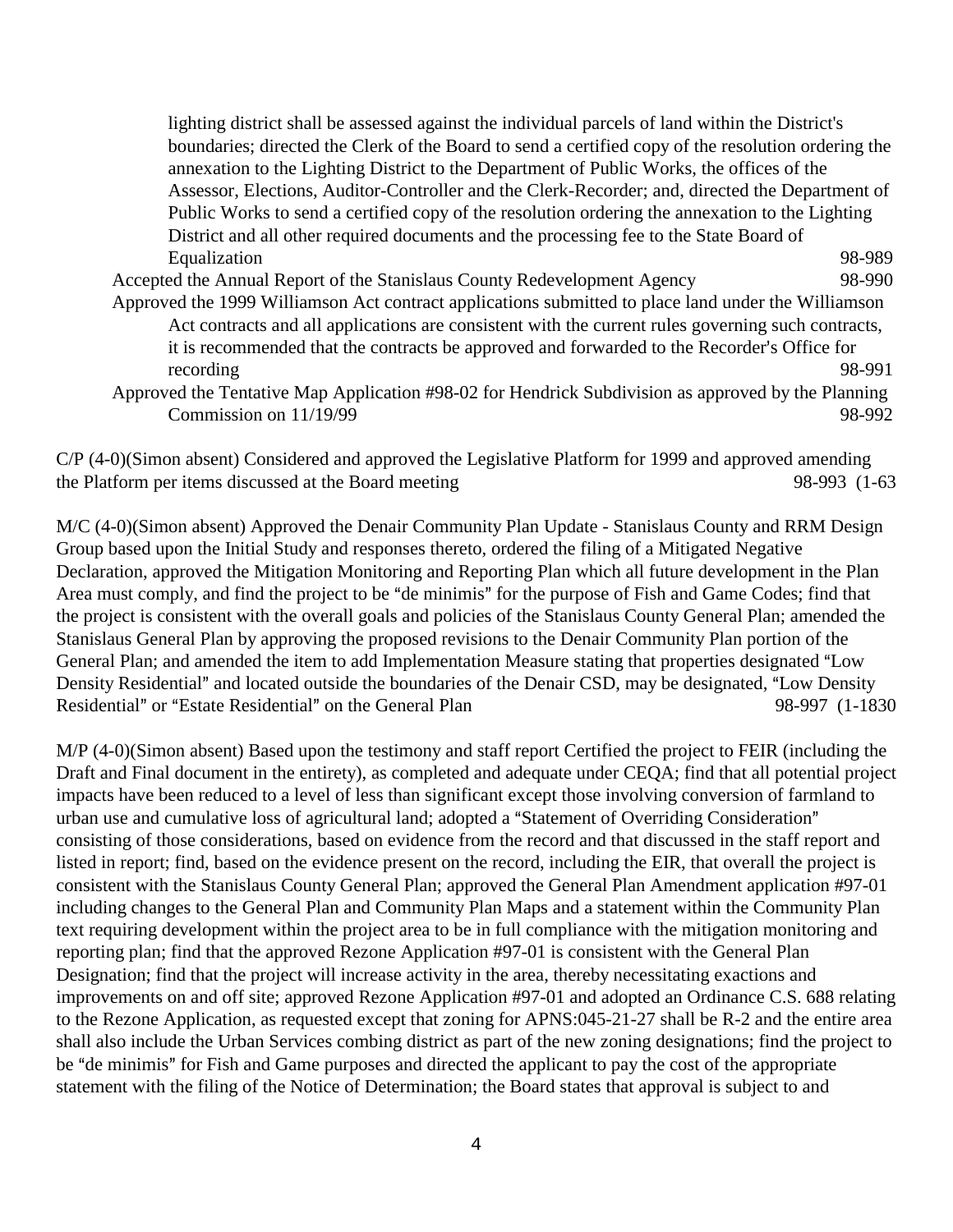conditioned upon applicant executing a standard indemnification agreement; the Board further finds that the school district and the community at large benefits by the project moving forward and at this time; Board further finds action tonight amends the General Plan and the Community Plan as it relates to this project; Board further finds this project fits logically with the existing Community Plan; and, Board further finds that this particular project area will be included in the Community Plan Update and is a logical extension of the General Plan 98-998 & 98-999 (2-1404

Recessed at 9:30 p.m.

Reconvened at 9:40 p.m.

C/P (4-0)(Simon absent) Approved the Stanislaus County Treasury Pool Investment Policy as prepared by the Stanislaus County Treasurer/Tax Collector and reviewed for conformity with State Law by the Treasury Pool Oversight Committee on 12/4/98; made the annual delegation of authority to invest operating funds to the Stanislaus County Treasurer/Tax Collector; accepted the Stanislaus County Treasury Pool's October, 1998 Monthly Investment Report as prepared by the Stanislaus County Treasurer/Tax Collector's Office and reviewed for conformity with State Law and Local Investment Policy by the Stanislaus County Treasury Pool Oversight Committee; and, authorized the Chairman to sign the Monthly Investment Report has been review and accepted 98-994 (3-2798

M/C (4-0)(Simon absent) Approved the report of procedures of the Collections Division Discharge of Accountability Process for the Treasurer-Tax Collector-Collection Division 98-995 (3-2914

C/P (4-0)(Simon absent) Authorized the CEO to negotiate an agreement with Memorial Hospital Association for the purchase of real property located at 1905 Memorial Drive, Ceres, CA; authorized staff to commence with the Environmental Review for the purchase of real property located at 1905 Memorial Drive, Ceres, California; and, authorized the CEO and the Auditor-Controller to transfer \$1,925,000 from the Mental Health Trust Fund to the Plan Acquisition Legal Budget Unit 16031 and established appropriate accounts 98-996 (4-2486

Referred to the Department of Environmental Resources Form 10-Q of Ogden Corporation pursuant to the Sublease Agreement between Stanislaus Waste-to-Energy Financing Agency and Ogden Martin Systems of Stanislaus, Inc.

Acknowledged receipt of claims and referred to the CEO-Risk Management the following claims: Alfredo L. Tascon and Philip Vincent Carney

Supervisor Caruso attended the Department Head Retreat last Friday

The CEO thanked Chairman Blom for his leadership this year as the Chairman. He also announced the Swearing-In ceremony that will be held on 1/4/98 at 4:00 pm in the Board Chambers for all the elected County officials.

Adjourned at 10:11 p.m.